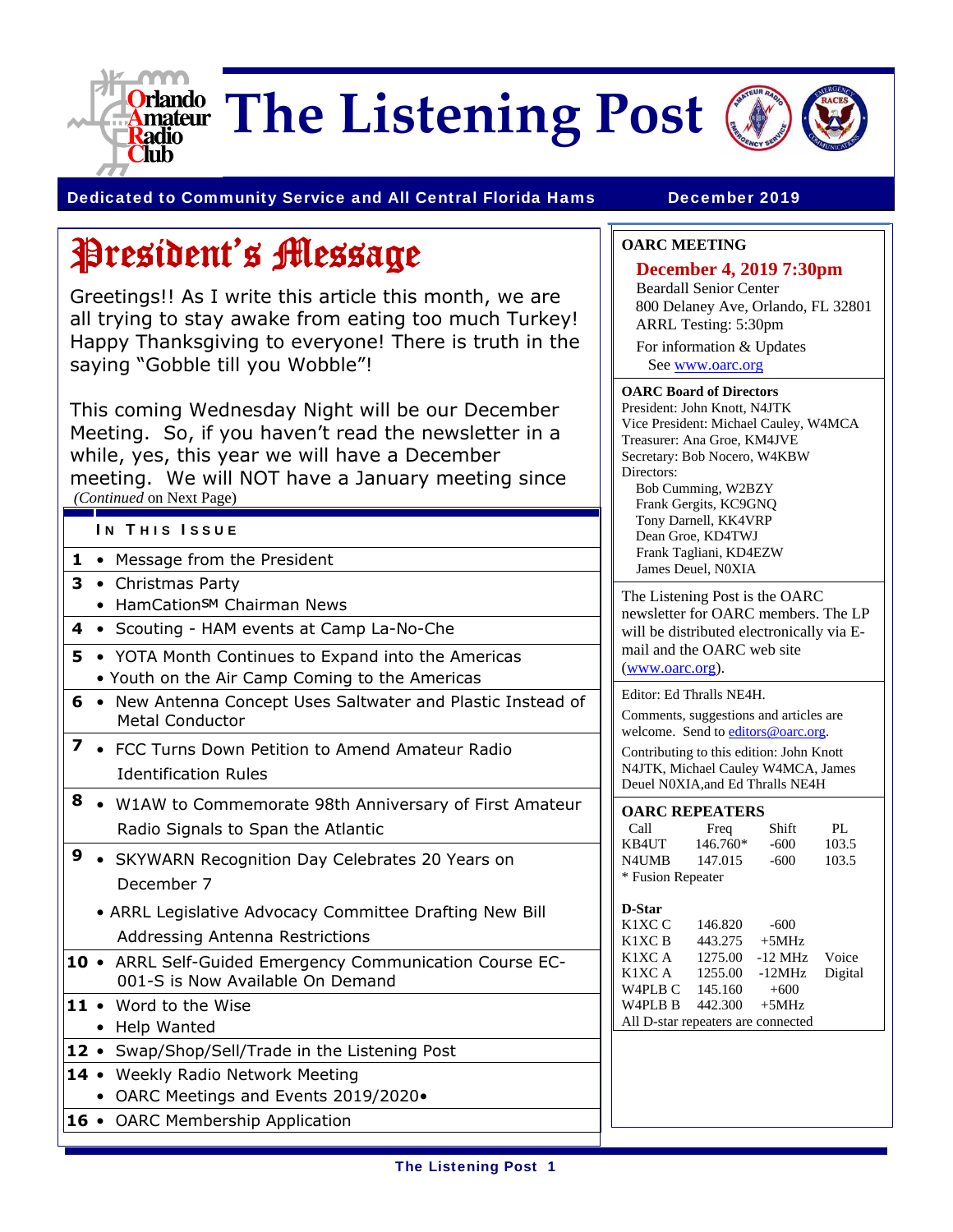# President's Message (*Continued* from Previous Page)

our meeting night would fall on January 1 and Beardall is closed. We look forwarded to seeing everyone Wednesday Night! Our presentation this coming month will be on "Mesh Networking" with Dean Groe, KD4TWJ. Dean is also one of our Directors.

I'm sure that you have heard about the ARRL Southeastern Election results by now. I'm happy to announce that Director-elect Mickey Baker, N4MB and Vice Director-elect James Schilling, KG4JSZ with his better half will be joining our Christmas Party. Please give them a warm welcome.

Speaking of Christmas Parties, just a week away at the time of this writing! Can't wait to see everyone there. Please remember that doors open at 6pm. We want you to come and have a good time. Be with friends and make memories. We have great Ham related and Non-Ham related prizes! Ana has out done herself again with center pieces, desserts, great food, and creating a fun evening for everyone!

I must take a moment and congratulate Michael and his team of dedicated Chairman and Chairwomen for working hard at making HamCation<sup>SM</sup> 2020 another huge event! I will let Michael fill you in on details as he is able to release them, but things are coming together for another fantastic show and it's hard to believe that we are only two months out.

We're still looking for someone to assist Ed Thralls with the monthly newsletter. Experience and access to Microsoft Word is extremely helpful. If you or someone you know is interested, please send me an email. The job doesn't pay well, but the pride for putting out a great monthly newsletter is worth the weight in gold!  $\odot$ 

I'm also interested in finding someone to take on a new (or rejuvenated) role of Club Historian. This club has a lot of history. From the many Board Members who have held offices, to meeting locations, to the many repeaters this club has had and still has. Much of the past documented history has been lost over the years. From document age and deterioration, from simply being lost and not past forward, to who knows what. I'm thinking one of our longtime members out there who doesn't make it to a meeting anymore but has a wealth of knowledge of the club might be interested in helping us out. Simply documenting what you remember or have documentation on can be preserved electronically. Please send me an email and let me know if you can help us out.

And finally, with the holidays fast approaching and not having a meeting in January, the Listening Post is going to take a short one-month break. The next LP will come out towards the end of January. This will give Ed a well-deserved break and time to spend with his family instead of worrying about the next issue getting done during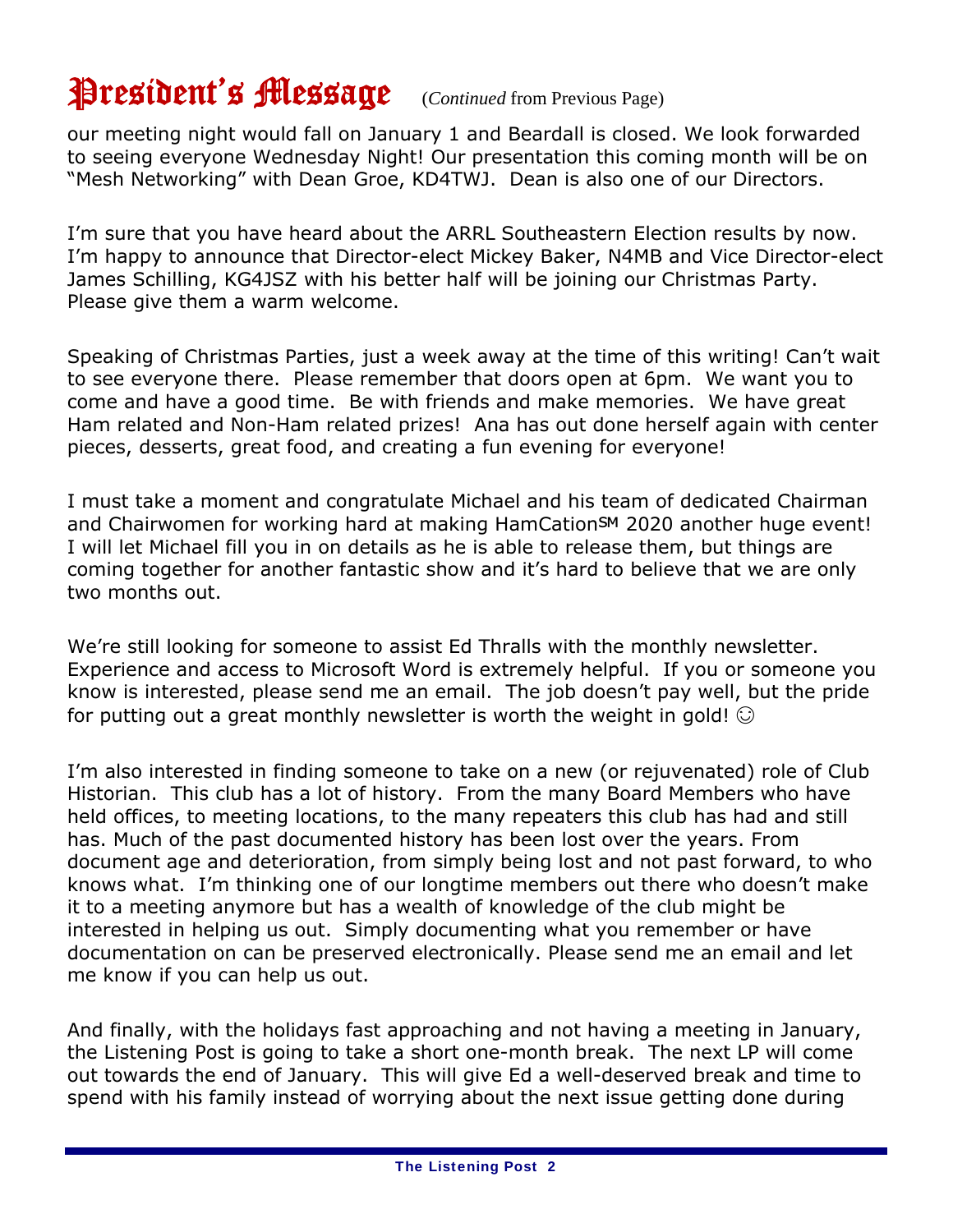Christmas. I think we all can at least agree with this. After all; Volunteers Make the Difference!!!

73.  $\int$  John Knott, N4JTK

### **Christmas Party**

**(By John Knott, N4JTK)**

This year's OARC Christmas Party will be NEXT Saturday, December 7, 2019. The location remains the same, Knights of Columbus 5727 Cornelia Way, Orlando FL 32807. The doors open at 6pm. Dinner is served at 7pm.

We will be collecting Toys 4 Tots again this year, so please bring a small unwrapped toy. Ana has lined up some awesome Non-ham prizes again this year. As announced at the October General Meeting, we'll be giving away a Yaesu FT-3DR HT. We'll also be giving away a Yaesu FT 991A HF Radio!!

Time has run out for you to get your tickets. If you did not attend the General Meeting, November 6, 2019 but requested your ticket by mail, your tickets will be given to you at the door on December 7. There will be **NO ticket sales at the door**.



# **HamCation<sup>SM</sup> Chairman News**

Greetings Everyone

As you read this, we are in full HamCation<sup>SM</sup> mode. Our Next hamfest is at the Tampa Bay Hamfest, December 13th and 14th to promote the show on the west coast of Florida.

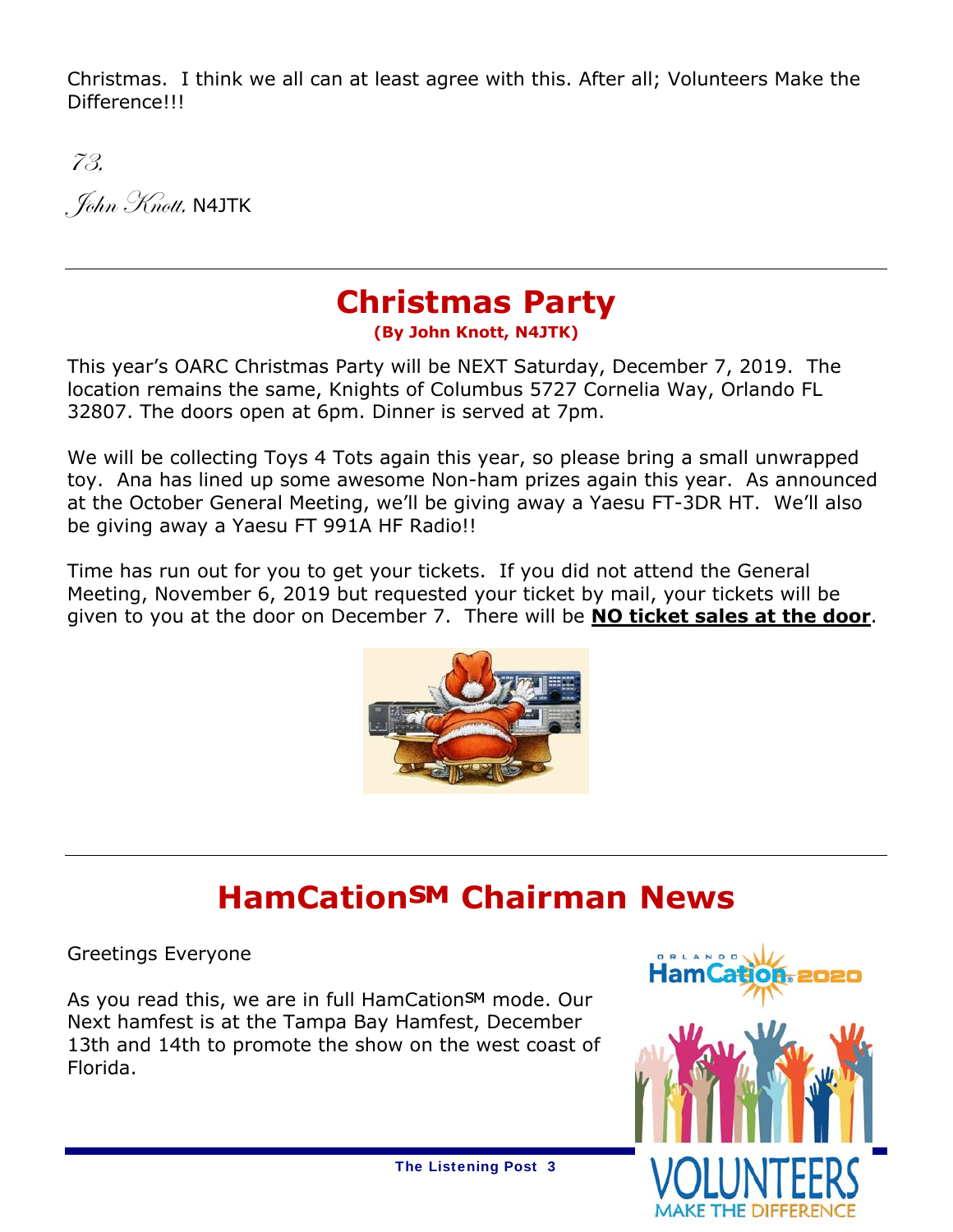Did everyone see the Press Release from ARRL about the ARRL Events App? If not you can check it out here http://www.arrl.org/news/arrl-events-app-will-support-orlandohamcation-attendees.

The Awards committee is about to select the Winner of the Carole Perry Educator of the Year Award. Listen to it live on the "Ham Radio Roundtable" show on W5KUB.com at 9pm ET.

Also, this year look for more golf carts carrying our visitors to and from the parking areas, Testing and Forums. Julie Darnell is looking for Volunteers to help with this. We need 30 to 50 more volunteers this year to pull this event off.

Here is a list of the areas we need help in yet Forums, Hospitality, Information/Prize Booth, Logistics, Tickets, RV, Special Event Station, Tailgate, Talk-in, Testing, and Transportation. Please if you have not signed up to volunteer yet please do so by going to https://www.hamcation.com/hamcation-volunteer. Volunteer 4 hours and get a free ticket, Shirt and Lapel Pin and if you work all day free lunch on us in the volunteer lounge. Don't forget to log your hours so you can help other organizations get a donation from HamCationSM.

73 Michael Cauley, W4MCA HamCation General Chairman

#### **Radio Scouting, Inc.\* HAM events at Camp La-No-Che 41940 Boy Scout Rd, Paisley, FL 32767 (by Ken Lyons KN4MDJ)**

Dec 7th, 2019 Jubilee '19, a Mini Field day, fox hunting, DX contacts, demos for all ages. LOCATION: Osceola Heritage Park, 1875 Silver Spur Ln, Kissimmee, FL 34744 https://scoutingevent.com/083-Jubilee

\*Radio Scouting, Inc. is a IRS 501(c)3 non-profit charity to promote radio knowledge and youth activities for scouting and the community.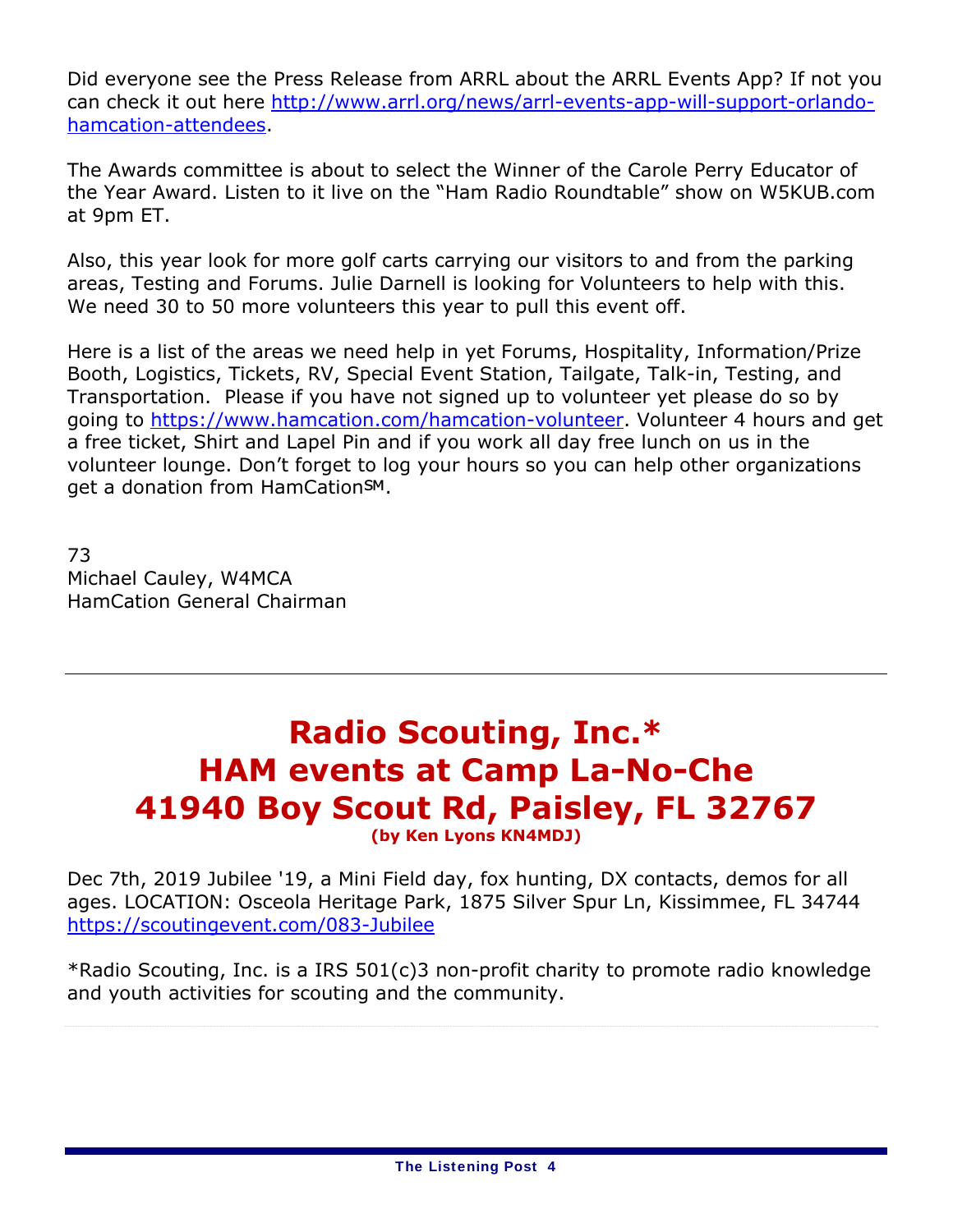### **YOTA Month Continues to Expand into the Americas**

Youth-operated stations around the world will be part of a special event celebrating *youth in amateur radio during the month of December.* 

BLOOMINGTON, Indiana, November 27, 2019— Amateur radio operators age 25 and younger will be on the air as special event stations around the world throughout December in celebration of youth in amateur radio. YOTA Month stations will be on all bands and modes at various times. QSL and award information is at http://events.ham-yota.com.



Activities for the Next Generation of Amateur Radio Operators in the Americas

In the United States, the callsigns will be K8Y, K8O, K8T, and K8A. Elsewhere in the Americas, Canada will be VE7YOTA, and other countries are expected to be added soon. Amateur radio operators should be encouraged to listen for and contact these stations as well as all callsigns ending in the letters "YOTA" across the globe.

More information about YOTA Month in the Americas can be found at http://YouthOnTheAir.org. The Youth on the Air website is sponsored by ICOM America. More information about YOTA Month globally can be found at http://events.ham-yota.com.

To schedule interviews or obtain additional information about YOTA in the Americas, please contact YOTA Month in the Americas coordinator Bryant Rascoll, KG5HVO or YOTA in the Americas Camp Director Neil Rapp, WB9VPG at yotamonth@youthontheair.org or at (812) 327-0749.

### **Youth on the Air Camp Coming to the Americas**

**(The ARR Letter for November 21, 2019)** 



The Electronic Applications Radio Service (EARS) has announced that the first Youth On The Air (YOTA) camp in the US is set to take place in June. Sponsors hope the camp will become an annual event.

The inaugural summer camp will take place June 21 - 26 at the National Voice of America Museum of Broadcasting in West Chester Township, Ohio. The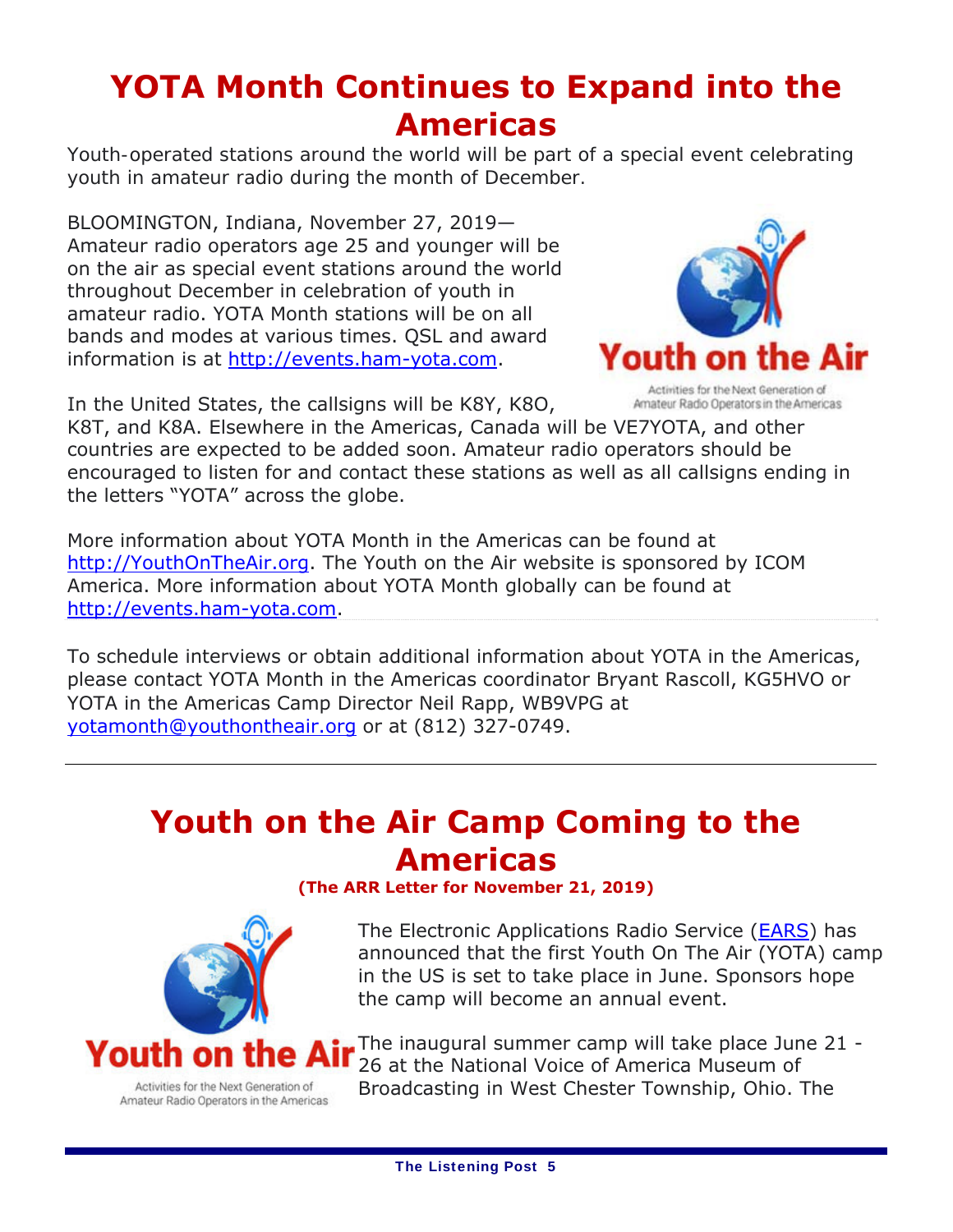West Chester Amateur Radio Association (WC8VOA) will host the event. EARS is a 501(c)(3) charitable organization dedicated to wireless technologies and activities.

According to the announcement, the camp will focus on building peer and mentor relationships and taking amateur radio "to the next level." Campers will learn and exercise on-the-air skills at special event station W8Y.

#### **New Antenna Concept Uses Saltwater and Plastic Instead of Metal Conductor**

**(The ARRL Letter for October 24, 2019)**

A new antenna that uses saltwater and plastic instead of metal could make it easier to build VHF and UHF networks, an *IEEE Spectrum* article asserts.

Michelle Hamson says, "Being able to focus the energy of a radio signal toward a given receiver means you can increase the range and efficiency of transmissions," in her article, "New Antenna Uses Saltwater and Plastic to Steer Radio Beams." According to the article, beam-steering or **beamforming** on a large scale is one of the key underlying mechanisms behind the rollout of 5G networks. The configuration of the saltwater antenna allows 360° beam-steering and works for frequencies between 334 and 488 MHz.

In a recent publication in *IEEE Antennas and Wireless Propagation Letters*, Lei Xing and her colleagues at the College of Electronic and Information Engineering at Nanjing University of Aeronautics and Astronautics in China have proposed a new saltwater-based antenna that achieves 12 directional beamsteering states, and one omnidirectional state.

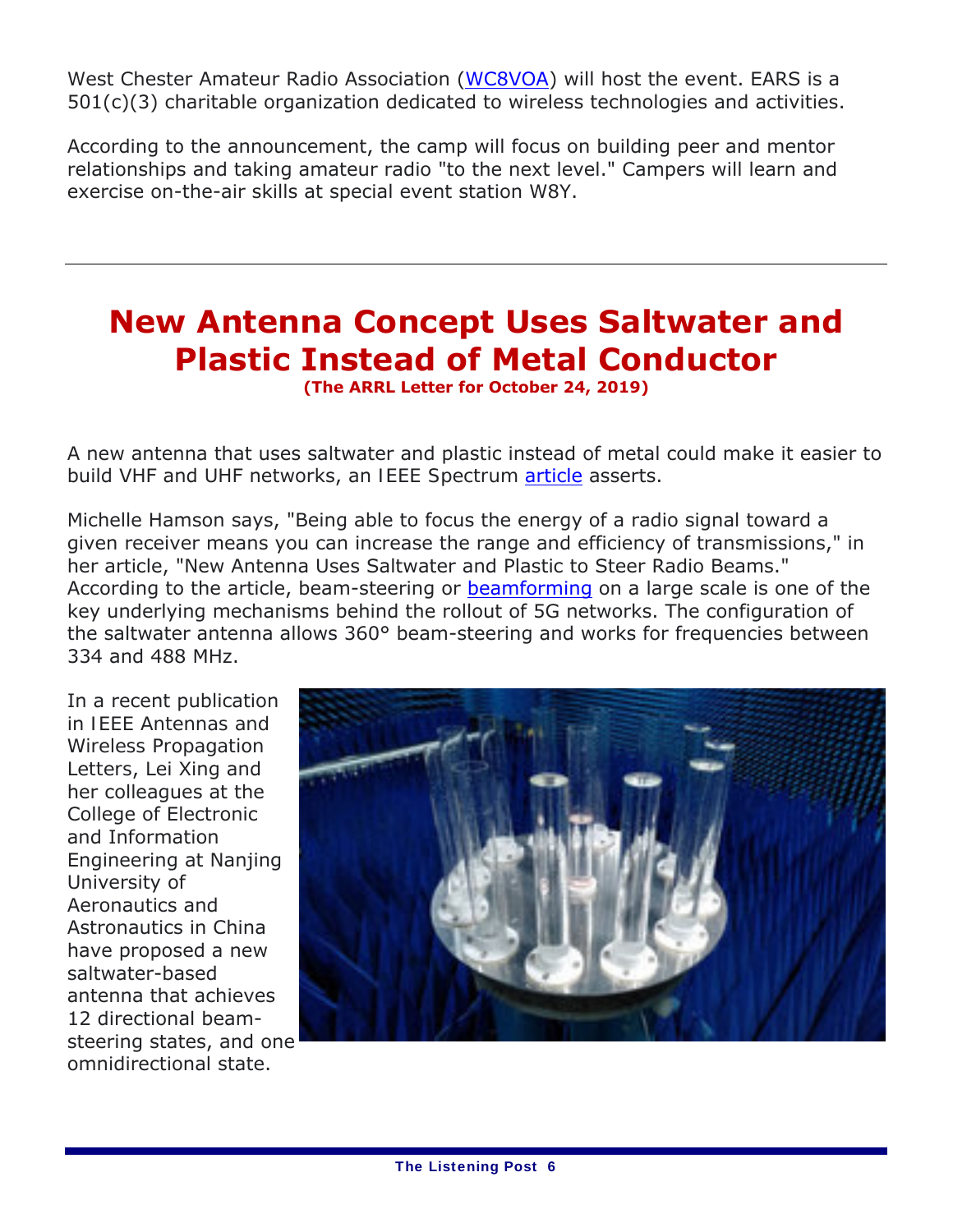"The proposed design consists of a circular ground plane, with 13 transparent acrylic tubes that can be filled with (or emptied of) salt water on demand. One tube is located in the center to act as a driven monopole. Surrounding it are 12 parasitic monopoles," the article explains. "The 12 remaining monopoles, when filled with water, work together to act as reflectors and give the broadcasted signal direction."

"The attractive feature of using water monopoles is that both the water height and activating status can be dynamically tuned through microfluidic techniques, which has a higher degree of design flexibility than metal antennas," explains Xing.

One limitation of salt water-based antennas, she notes, is that that the permittivity of salt water -- i.e, how it interacts with electrical fields -- is sensitive to temperature variations.

# **FCC Turns Down Petition to Amend Amateur Radio Identification Rules**

**(The ARRL Letter for October 24, 2019)** 

The FCC has denied a Petition for Rule Making (PRM) to amend Part 97 station identification rules to better accommodate and simplify station identification during emergency nets, drills, or activations. ARRL member Robert A. Dukish, KK8DX, of Canfield, Ohio, had sought a change to Section 97.119(a) of the rules to allow a single



point of transmission for station ID on those occasions. He proposed permitting a net control station or other designated

participant to announce the call signs of every station taking part in the net or exercise, when tactical call signs often are in use, at 10-minute intervals, using automatic CW identification.

In turning down Dukish's petition, Scot Stone, the Deputy Chief of the Wireless Telecommunications Bureau's Mobility Division, said commenters overwhelmingly

opposed the proposal.

"They argue that the current rule strikes the appropriate balance between the need to identify the source of transmissions and ease of communication," Stone wrote. "Commenters state that, in their years of experience with amateur emergency communications, the station identification requirement has not proven to be a burden or obstacle, and that the current procedure actually contributes to efficient operations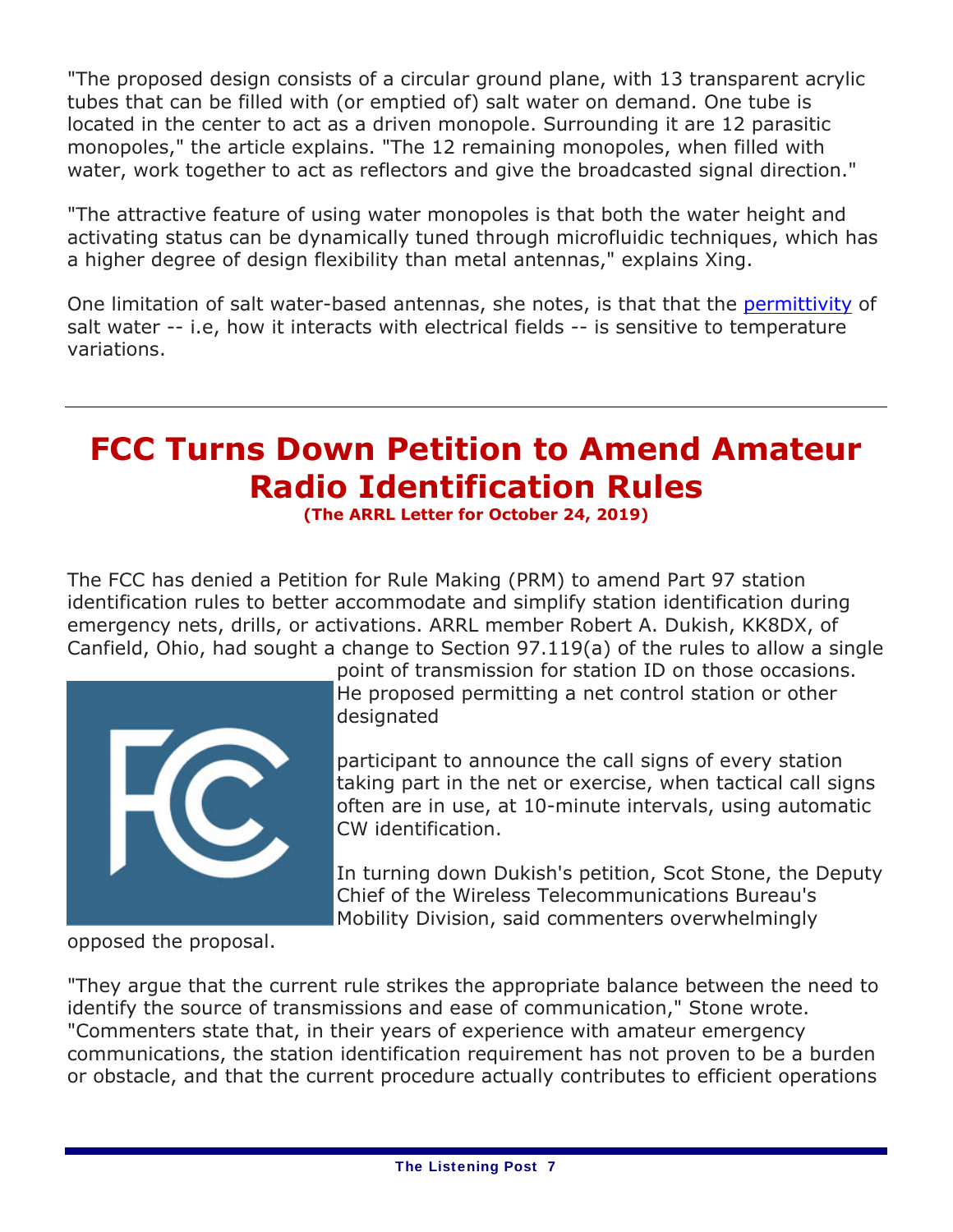by providing a clear indication that a communication has ended and the channel is available."

Stone said some commenters asserted that Dukish's proposed procedure would be unworkable and cause confusion, while others characterized his proposal as a solution in search of a problem.

"The purpose of the station identification requirement is to make the source of transmissions clearly known to those receiving those transmissions," Stone wrote. "Separating the call sign from each transmission would defeat this purpose." Moreover, he said there's no evidence that the current station ID requirements have hindered amateur radio emergency communications.

# **W1AW to Commemorate 98th Anniversary of First Amateur Radio Signals to Span the Atlantic**

**(The ARRL Letter for November 7, 2019)** 

December 11 marks the 98th anniversary of the success of ARRL's Transatlantic Tests in 1921, organized to see if low-power amateur radio stations could be heard across the Atlantic using shortwave frequencies (i.e., above 200 meters). On that day, a



message transmitted by a group of Radio Club of America members at 1BCG in Greenwich, Connecticut, was copied by Paul Godley, 2ZE, in Scotland.

While the first two-way contact would not take place until 1923, the 1921 transatlantic success marked the beginning of what would become routine communication between US radio amateurs and those in other parts of the world -- the birth of DX.

To commemorate this amateur radio milestone, Maxim Memorial Station W1AW will be on the air through the day on December 11 with volunteer operators. The goal is to encourage contacts between radio amateurs in the US and Europe while showcasing the significance of the transmissions that pioneered global communication and laid the groundwork for technology widely used today.

The event will run from 1300 until 0000 UTC. Some details are still being worked out, but operation will focus on 40 and 20 meters (SSB).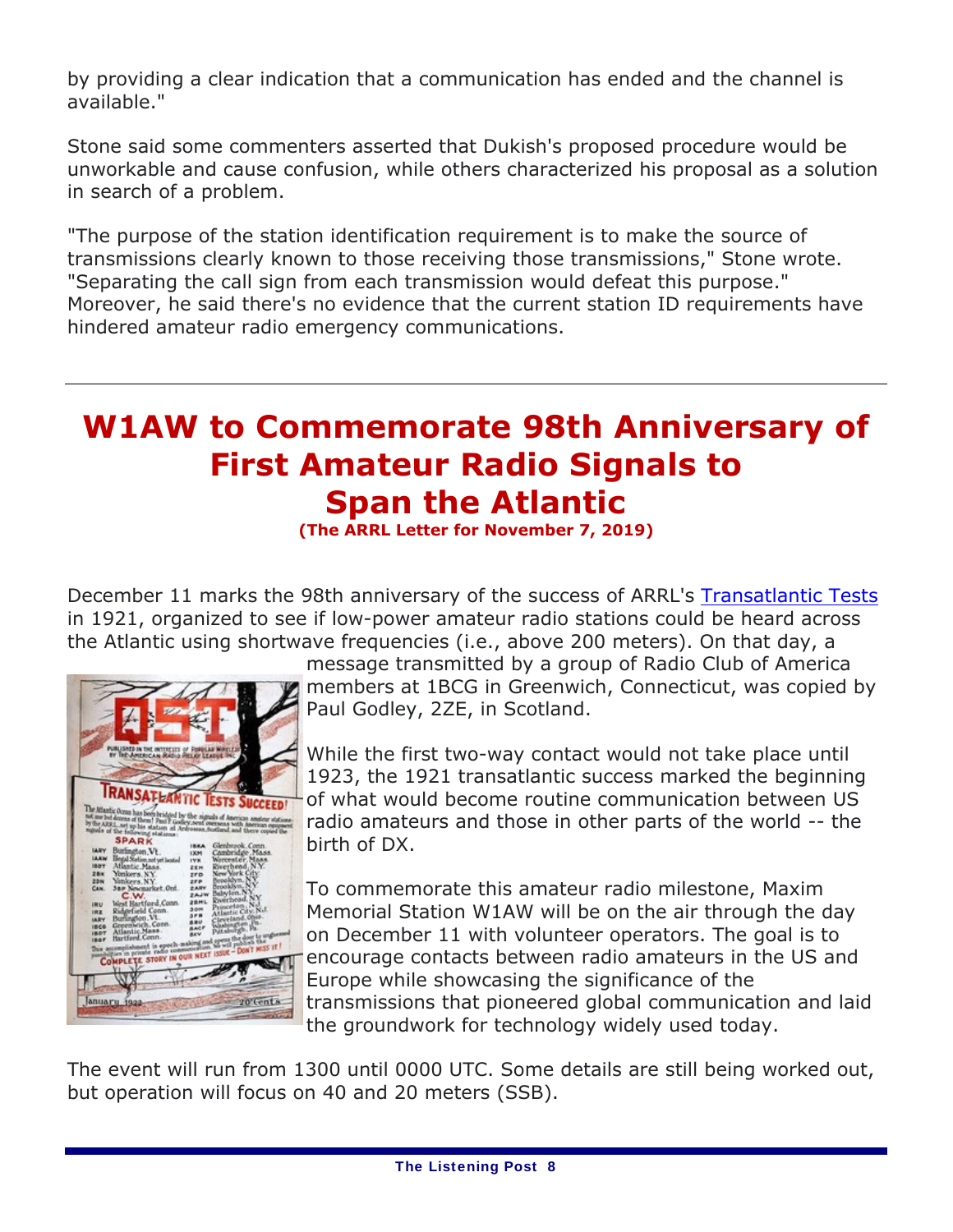# **SKYWARN Recognition Day Celebrates 20 Years on December 7**

**(The ARRL Letter for November 7, 2019)** 

SKYWARN Recognition Day (SRD) will mark its 20th anniversary on December 7, 0000 to 2400 UTC. This is the day each year when radio amateurs operate from National Weather Service (NWS) forecast offices across the country, celebrating the long

relationship between the amateur radio community and the National Weather Service SKYWARN program. The purpose of the event is to recognize amateur radio operators for the vital public service they perform during times of severe weather and to strengthen the bond between radio amateurs and their local NWS offices.

Developed in 1999, SRD is cosponsored by ARRL and the NWS. Traditionally, radio amateurs have assisted the mission of the NWS through providing near realtime reports of severe weather and storm development. Reports received from radio amateurs have proven invaluable to NWS forecasters.



During SRD, participants exchange contact information with as many NWS stations as possible on 80, 40, 20, 15, 10, 6, and 2 meters, plus 70 centimeters. Contacts via repeaters are permitted. Stations should exchange call signs, signal reports, and locations, plus a quick description of the weather at your location (e.g., sunny, partly cloudy, windy, rainy, etc.). EchoLink and IRLP nodes, including the Voice over Internet Protocol Weather Net (VoIP-WX), are expected to be active as well.

WX4NHC at the National Hurricane Center will also be on the air for SRD, 1300 - 1700 UTC, for its 21st year of SRD participation.

### **ARRL Legislative Advocacy Committee Drafting New Bill Addressing Antenna Restrictions**

**(The ARR Letter for November 21, 2019)** 

The ARRL Board of Directors Legislative Advocacy Committee is in the process of drafting a new bill to address the issue of private land-use restrictions on amateur radio antennas. The proposed legislation would be the successor to the Amateur Radio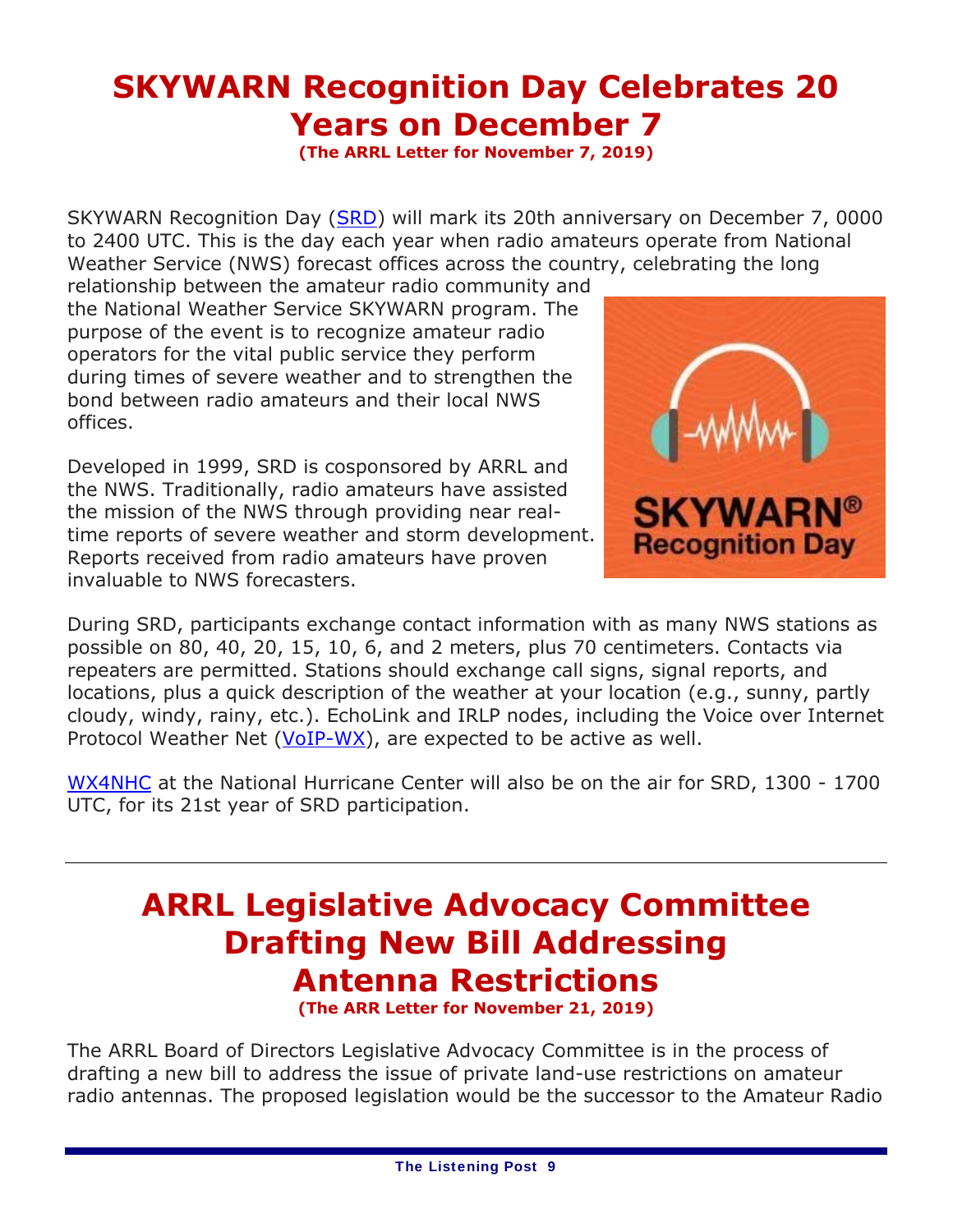Parity Act. The Legislative Advocacy Committee, chaired by Pacific Division Director Jim Tiemstra, K6JAT, will report to the Board soon, once plans are fleshed out. Tiemstra told the ARRL Executive Committee (EC) on October 12 in Aurora, Colorado,



that Advocacy Committee members have traveled to Washington to meet on multiple occasions with members of Congress and their staffs to inform them of the committee's plans.

ARRL Washington Counsel Dave Siddall, K3ZJ, told the EC last month that he understands the conditional exemption of amateur radio licensees from the RF exposure measurement

requirements in the FCC's Part 97 Amateur Service rules is proposed to be removed. A *Report and Order* in FCC Docket WT 13-84 is making the rounds that, if adopted, would make amateur licensees subject to the same requirements as all other FCC licensees. The *Report and Order* is expected to be released before year's end.

Siddall also reported to the EC that the FCC is poised to address the 60-meter band amateur allocation adopted at World Radiocommunication Conference 2015 (WRC-15). The National Telecommunications and Information Administration (NTIA), on behalf of US government primary users of the band, has insisted that the maximum permitted power for radio amateurs must not exceed that agreed to at WRC-15 -- 15 W effective isotropic radiated power (EIRP) or 9.1 W ERP -- despite the fact that Canada has authorized its amateur licensees to use 100 W, and eliminate the current discrete channels, which ARRL's petition proposed to retain. NTIA oversees federal government frequency allocations and users.

#### **ARRL Self-Guided Emergency Communication Course EC-001-S is Now Available On Demand (The ARR Letter for November 21, 2019)**

ARRL's EC-001-S online "Introduction to Emergency Communication" course is now



available to students in an on-demand format, allowing students to register for the course and begin work at any time. This course is designed to provide basic knowledge and tools for any emergency communications volunteer. In response to the great course demand and to expand access to EC-001, ARRL developed a selfguided version of the course, EC-001-S, which launched in June. This version of the course is designed for those who prefer to work

independently and who do not need guidance from an online mentor. EC-001-S was previously offered only during specific sessions along with the traditional mentored version. The course opened for general enrollment on November 6. Visit the ARRL Online Course Registration page for more information and to register.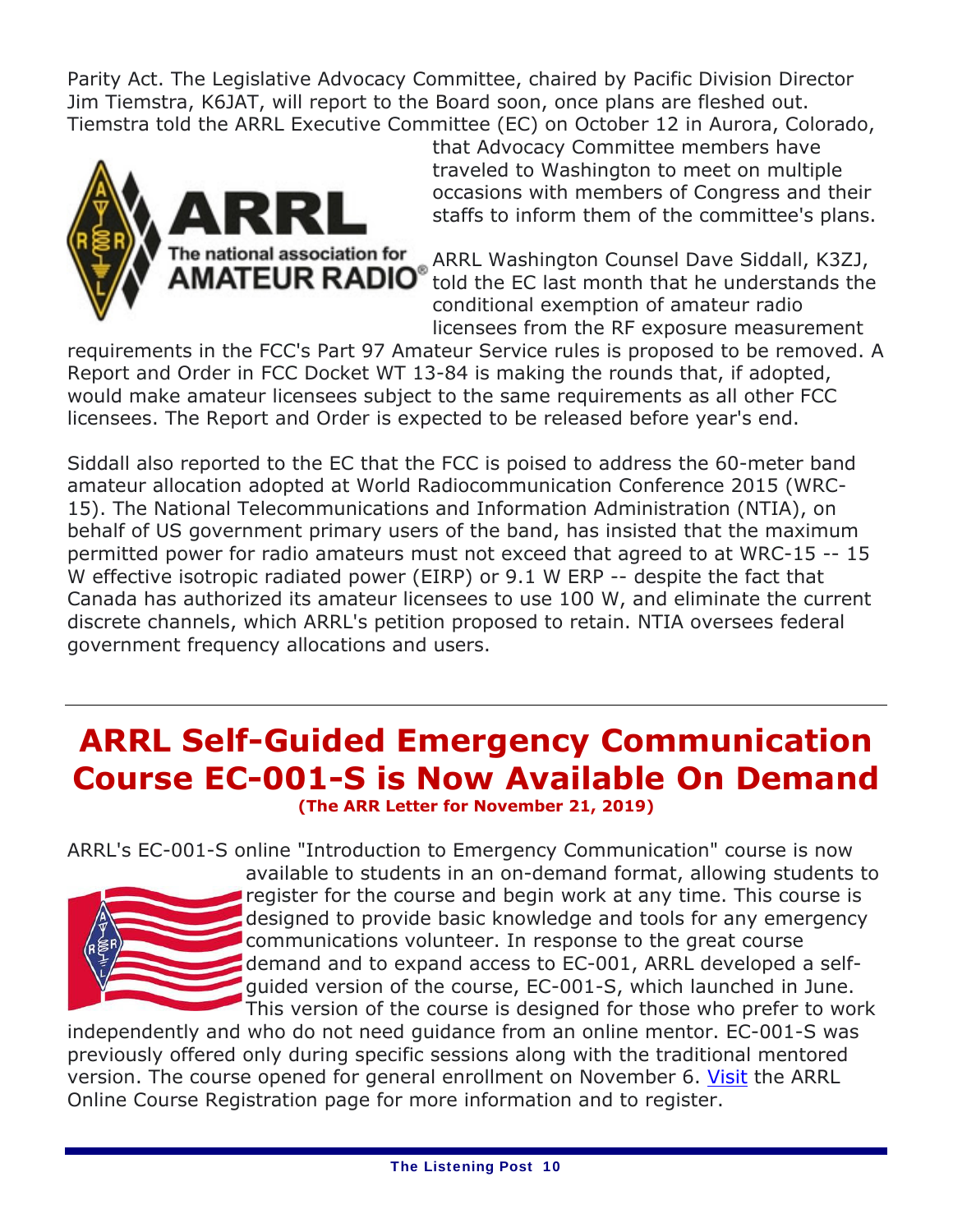#### **WORD TO THE WISE**

#### **(The ARRL Contest Update for October 30, 2019)**

#### **Skin Effect**

Most of the flow of RF currents occurs near the surface of an electrical conductor. The depth of the current flow is inversely proportional to its frequency. The skin effect is exploited in certain antenna designs such as the End Fed Half Wave where the currents flowing on the inside of a coaxial cable are part of the transmission line, while the currents on the outside of the cable are part of the antenna.

#### **(The ARRL Contest Update for November 13, 2019)**

**Nomophobia**: The fear of being without, or not being able to use, your cellular phone.

### **HELP WANTED**

We are in need of a co-editor for our monthly Listening Post. The job duties are to collect the articles from various authors/members within the club and on the Board of Directors. Gather other information pertinent to creating a newsletter. Afterwards provide the President with a print ready copy of the newsletter for publication to the membership.

You will be working with another co-editor and as in the past, one co-editor takes one month the other co-editor takes the following month, creating a monthly rotation. Having some editing and newsletter creation is a huge plus. Patience dealing with volunteer authors is golden!!

If you are interested, please contact John Knott, N4JTK at *jknott@oarc.org*. If you have any examples of your work you want to send, please do so.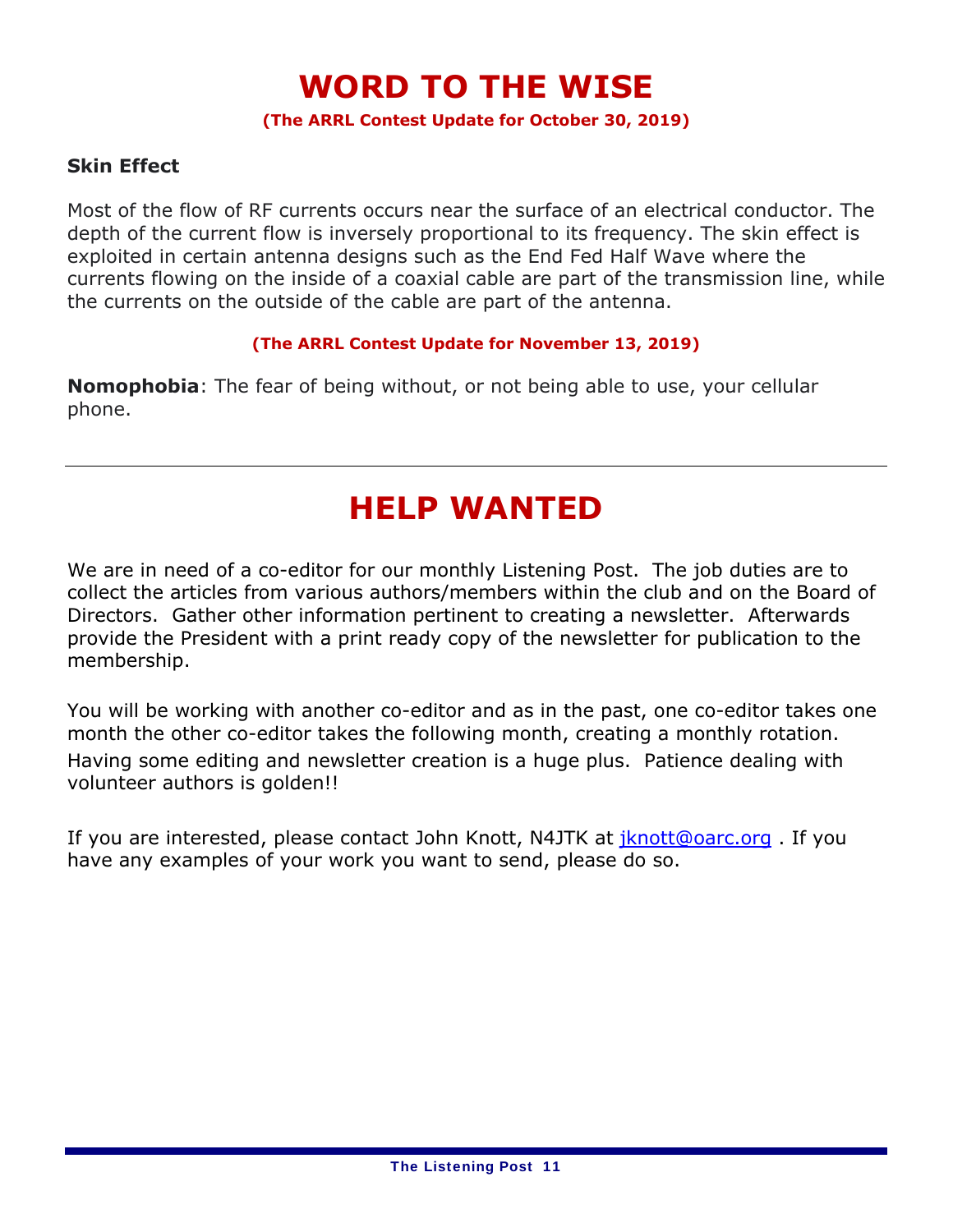### **Swap/Shop/Sell/Trade in** *The Listening Post*

This is the opportunity for you to list your amateur radio related items you either have for sale, swap or trade. Listings must be of a non-commercial nature. Pictures of the items can be included.



Asking price: \$275.

OARC will not be responsible for any claims that are made in the listings. OARC reserves the right to reject a submitted item if it is deemed to be inappropriate. A listing will not be repeated from month to month unless it is resubmitted.

Be sure to include your full name, call, and contact information, along with an exact description of the item.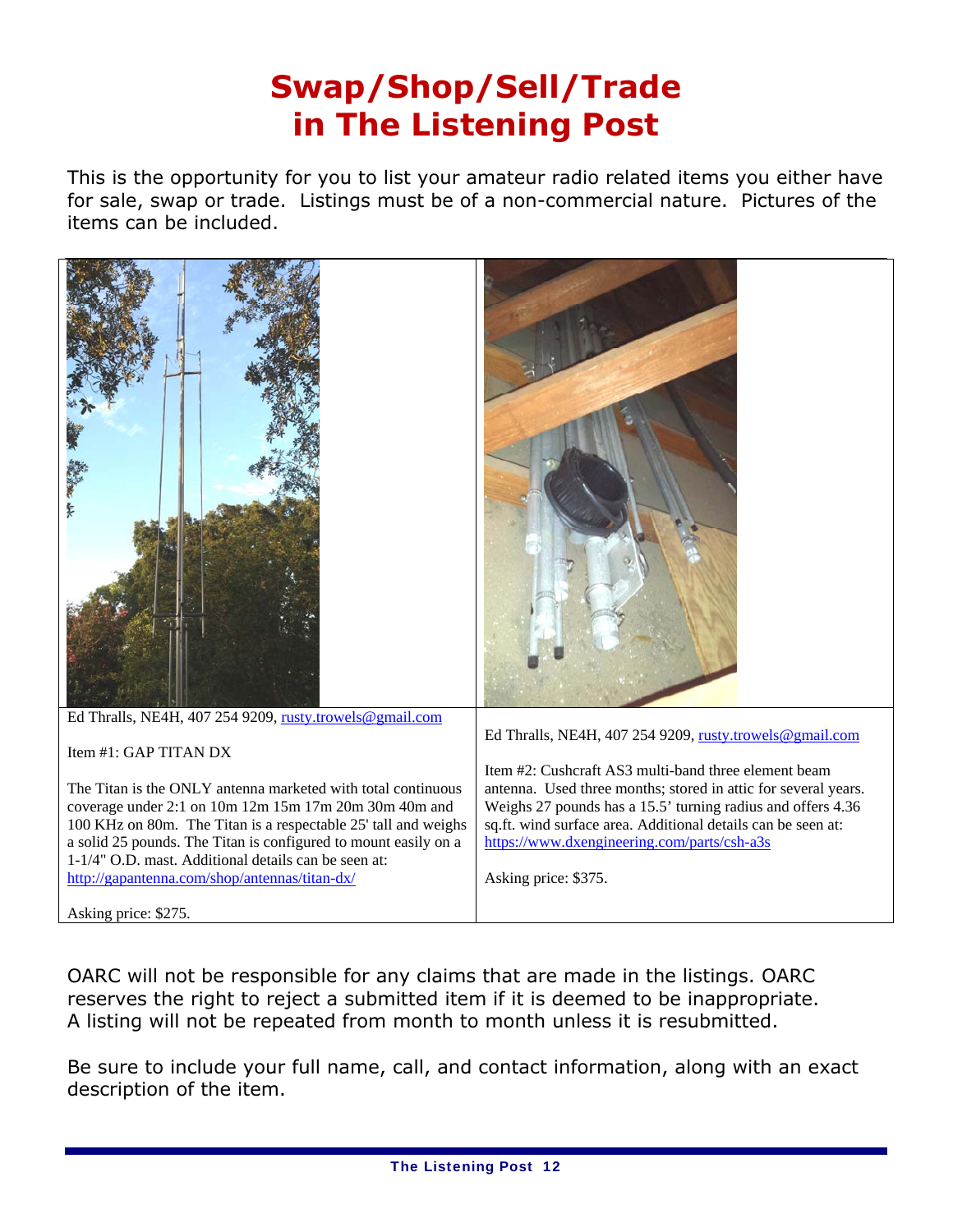Send your amateur radio related items by email directly to: James Deuel, N0XIA, jdeuel@oarc.org in the following format:

Name, Callsign, Contact information (phone number and/or e-mail address) Item #1: (Description) Asking price: \$ Item #2: (Description) Asking price: \$ Or Looking for (description) and willing to pay up to \$

Any item received after the 20th of the month will not be included in the next month's issue of *The Listening Post* newsletter.

Remember - KB4UT, Wayne Nelson's Trader Net held every Tuesday night at 8:00 PM, on the KB4UT 146.760 repeater

If you don't hear what you want on the net, check the Listening Post.

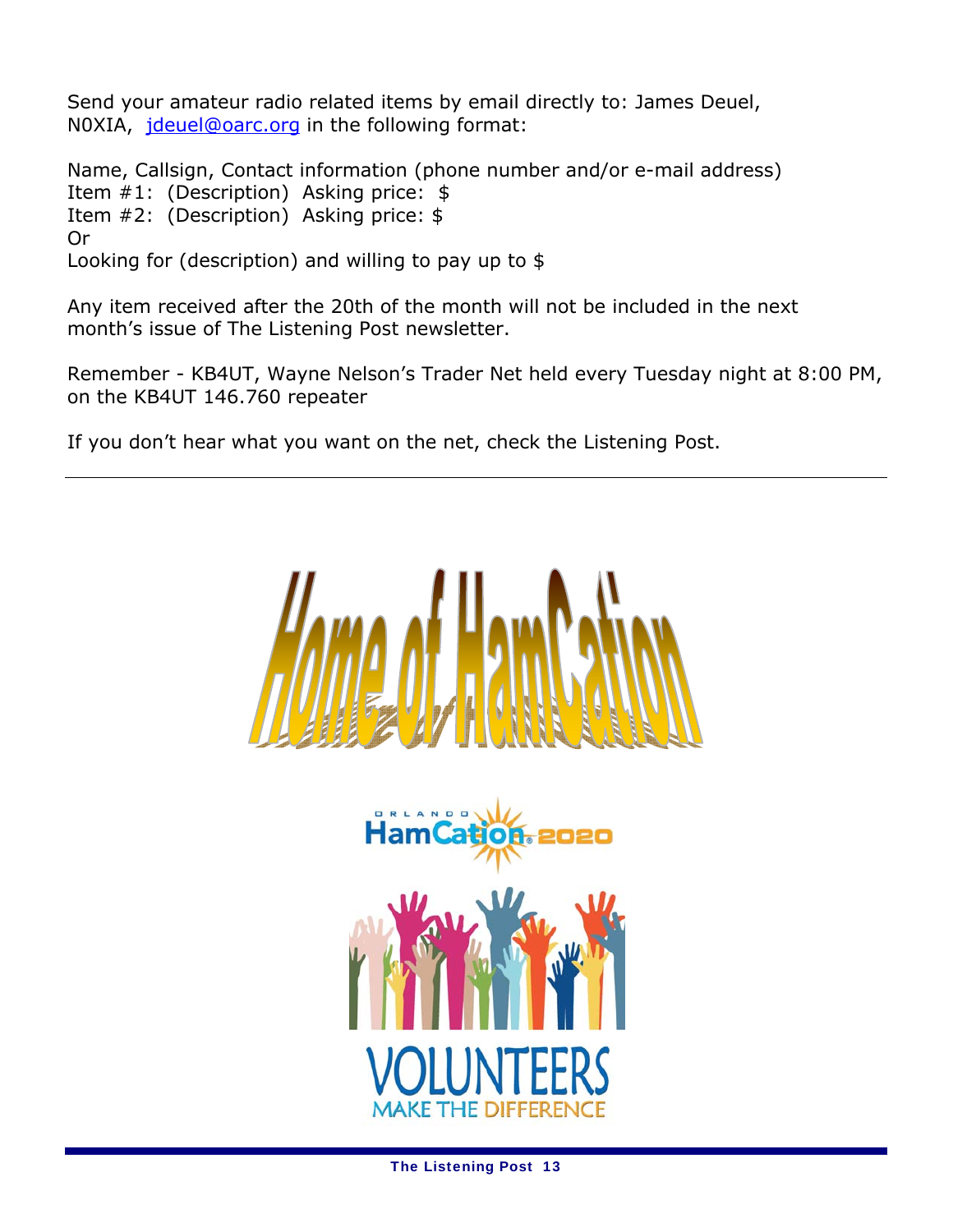## **Weekly Radio Network Meetings**

| Mon @ 20:00         | 147.460 | Seminole ARES Net                           |
|---------------------|---------|---------------------------------------------|
| <b>Tues @ 19:00</b> | 145.350 | Osceola ARES Net                            |
| <b>Tues @ 19:30</b> | 147.195 | <b>Quarter Century Wireless Association</b> |
| <b>Tues @ 20:00</b> | 146.760 | Wayne Nelson Trader's Net                   |
| Wed @ 19:00         | 147.300 | Disney Emergency Amateur Radio Service      |
| Wed @ 21:00         | 432.090 | Florida Weak Signal Group                   |
| Thur @ 19:00        | 443.050 | Orange County ARES Net                      |
| Thur @ 20:30        | 432.090 | Florida Weak Signal Group                   |

# **OARC Meetings and Events 2019/2020**

| December 4, Wednesday                   | <b>Meeting, 7:30pm at the Beardall Center</b><br>Yes, we are having a December meeting                                                           |  |
|-----------------------------------------|--------------------------------------------------------------------------------------------------------------------------------------------------|--|
| December 7, Saturday                    | <b>Christmas Party</b> *** Buy Tickets Sep, Oct, Nov, at<br>club meetings (No purchases at the door),<br>Don't forget an unwrapped toy for a tot |  |
| <b>New Year</b>                         | <b>2020 Meetings and Events</b>                                                                                                                  |  |
| January 1, Wednesday                    | No Club Meeting - New Year's Day - Beardall<br>Center is closed.                                                                                 |  |
| <b>February 5, Wednesday</b>            | <b>Meeting, 7:30pm (location TBD)</b>                                                                                                            |  |
| February 7-9, Friday -<br><b>Sunday</b> | HamCation <sup>SM</sup> 2020                                                                                                                     |  |
| March 4, Wednesday                      | <b>Meeting, 7:30pm at the Beardall Center</b>                                                                                                    |  |
| March 29, Sunday                        | <b>American Diabetes Association Tour de Cure</b>                                                                                                |  |
| April 1, Wednesday                      | <b>Meeting, 7:30pm at the Beardall Center</b>                                                                                                    |  |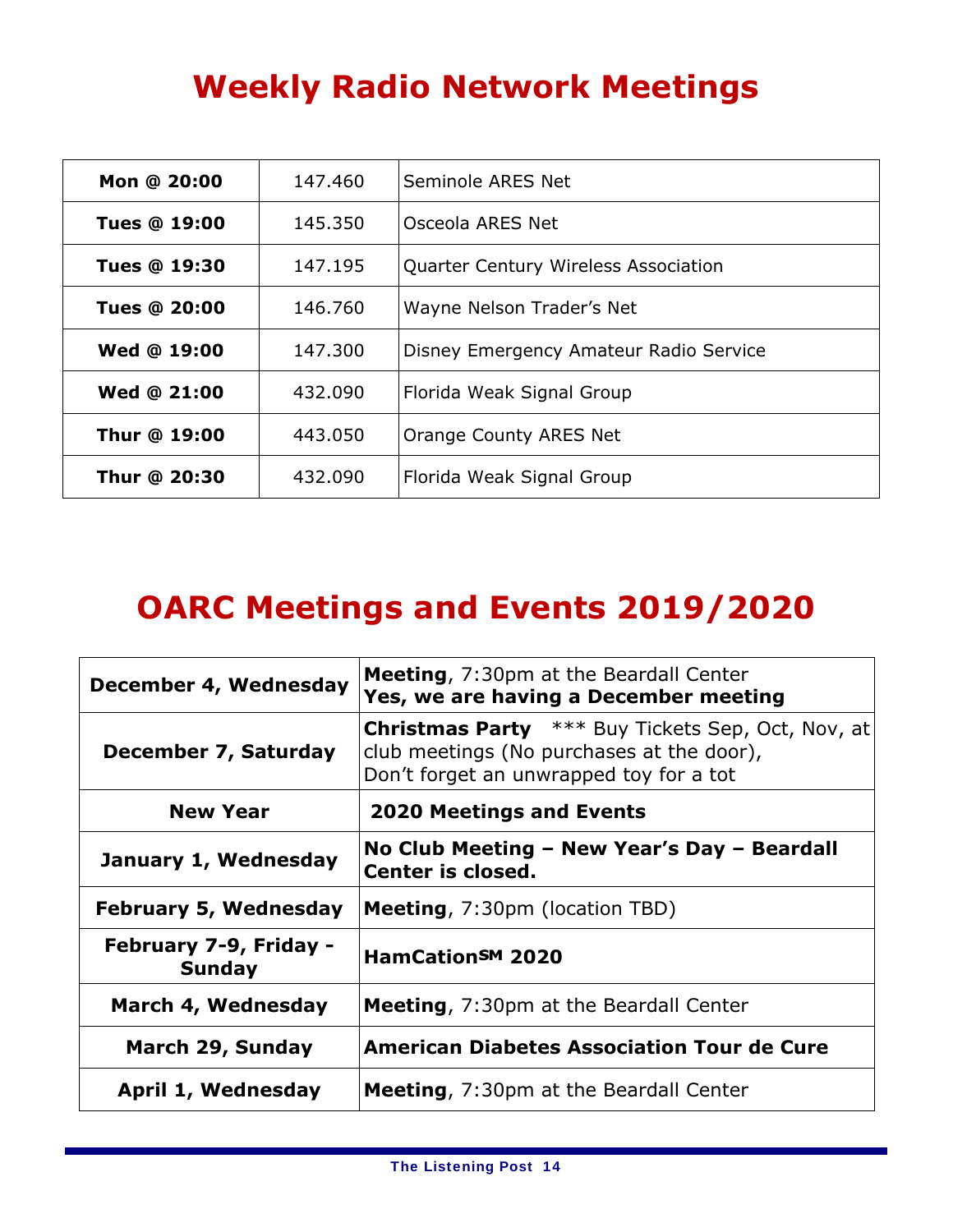| May 6, Wednesday                   | <b>Meeting, 7:30pm at the Beardall Center</b>                   |
|------------------------------------|-----------------------------------------------------------------|
| June 3, Wednesday                  | <b>Meeting, 7:30pm at the Beardall Center</b>                   |
| June 26-27, Saturday and<br>Sunday | <b>ARRL Field Day</b>                                           |
| July 1, Wednesday                  | <b>Meeting, 7:30pm at the Beardall Center</b>                   |
| <b>August 5, Wednesday</b>         | <b>Meeting, 7:30pm at the Beardall Center</b>                   |
|                                    | September 2, Wednesday   Meeting, 7:30pm at the Beardall Center |
| October 7, Wednesday               | <b>Meeting, 7:30pm at the Beardall Center</b>                   |
| November 4, Wednesday              | <b>Meeting, 7:30pm at the Beardall Center</b>                   |
| December 2, Wednesday              | <b>No Club Meeting</b>                                          |
| December 5, Saturday               | <b>Christmas Party</b>                                          |